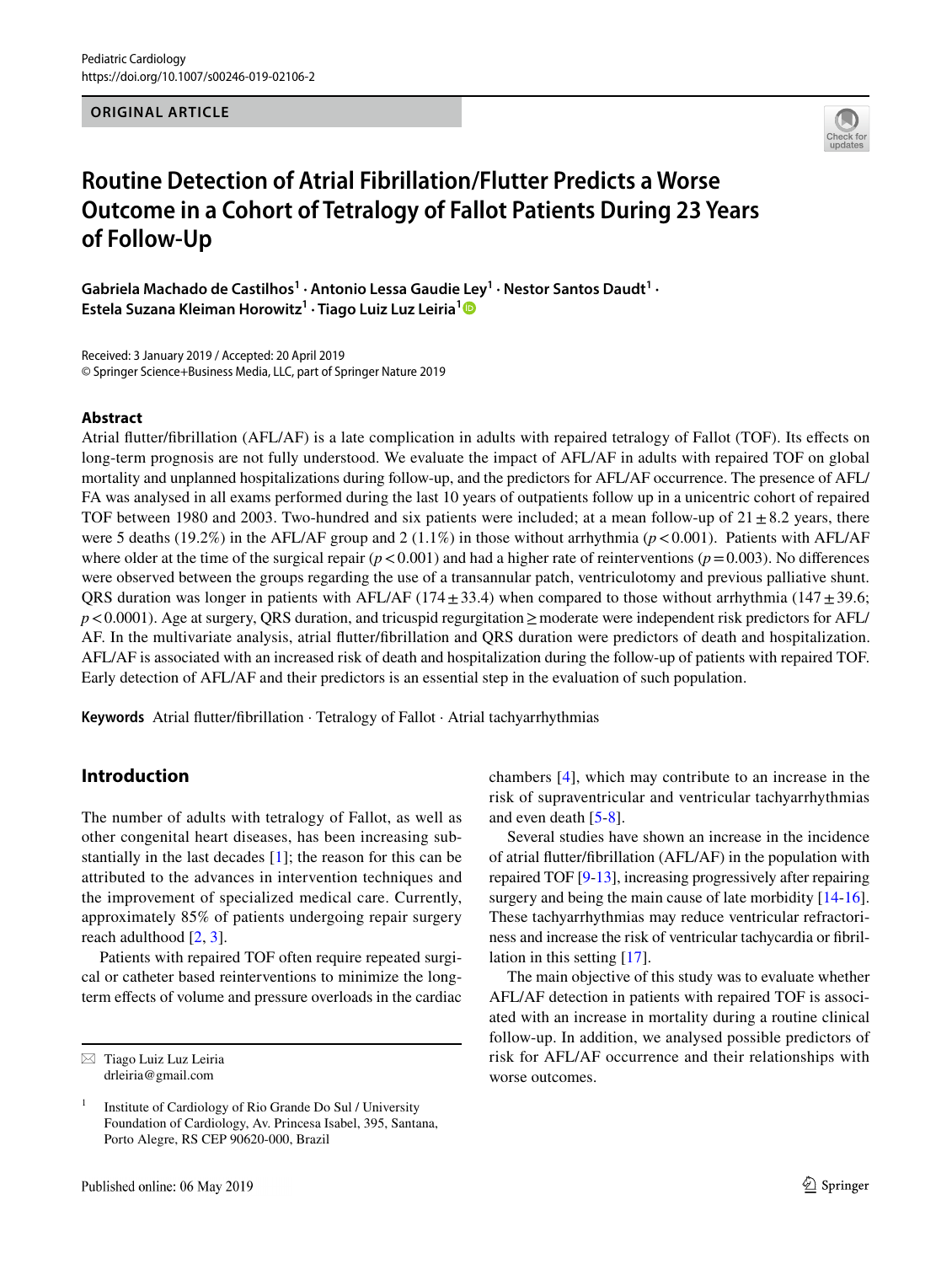## **Methods**

This is a historical cohort study on detection of atrial futter/ fbrillation in adults with repaired tetralogy of Fallot and its possible relationship with increased morbidity and mortality. The ethics committee of our Institution approved the study.

### **Patients**

We initially identifed all patients with tetralogy of Fallot who underwent repaired surgery from 1980 to 2003 at our hospital. From this initial screening of 350 patients, we included individuals aged≥18 years at the last outpatient visit and who were followed up at our service, analysing the records available in the last 10 years (2008–2018), making up a total of 206 patients included in the study. The last follow-up date was March 2018.

Our centre is specialized in the care of patients (children and adults) with the most diverse congenital heart diseases, being a reference for performing reparative TOF surgeries in the southern region of Brazil. Thus, many patients referred to our centre come from diferent regions of the country, often making it impossible to continue the follow-up after the surgical repair. This justifes, to a great extent, the initial loss of 41% of the individuals in the period under analysis (Fig. [1\)](#page-1-0).

We excluded patients who were lost to regular clinical follow-up, as well as cases of tetralogy of Fallot with



<span id="page-1-0"></span>Fig. 1 Study flowchart. Three-hundred and fifty patients who underwent reconstructive surgery of ToF from 1980 to 2003 were identifed; 206 were included in the study according to the pre-established criteria. One-hundred and forty four were excluded; 41 with incomplete follow-up (at least one visit in the last 10 years), 72 without medical records (only surgery reports—they had undergone surgical repair as a child and were not followed in our centre), 17 due to death during the reconstructive surgery or due to immediate surgical complications, and 14 due to severe T4F with pulmonary atresia

pulmonary atresia, usually defned as an extreme variant of TOF [[18](#page-7-11)]. We divided the patients into two groups, with AFL/AF and no AFL/AF.

### **Data Collection**

Surgical data, including the type of initial surgical procedure, associated cardiac abnormalities, and the need for previous palliative shunts, were verifed in properly archived surgical reports. The surgical technique used was carefully analysed to evaluate the use of ventriculotomy, transannular patch for enlargement of the right ventricular outfow tract (RVOT), and the age of the patient at the time of surgery. Data from routine cardiac examinations, such as electrocardiogram (ECG), 24-h Holter, echocardiogram and stress testing, and those requested in specifc situations, such as magnetic resonance imaging (MRI), cardiac catheterization, and electrophysiological study (EPS), were collected from physical and electronic records. None of the imaging data were re-measured for this study.

All identifed exams were reviewed for atrial futter and/or fbrillation documentation. The diagnose of the arrhythmias under study was defned according to the current guidelines [\[19](#page-7-12)]. Atrial futter was not diferentiated into typical or atypical, and atrial fbrillation into paroxysmal, permanent, or persistent since such diferentiations cannot always be based only on punctual analyses. The presence of AFL/AF in the immediate postoperative period of cardiac reinterventions (the frst 48 h) was not considered. The follow-up period was defned as the interval (in years) between the time of complete surgical repair and the date of the last outpatient follow-up visit.

#### **Outcomes**

The primary outcome was defned as death from all causes (sudden death, death from heart failure, other cardiac or noncardiac causes). The secondary outcome (combined outcome) was the association of death and hospital admissions in the last 3 years in our centre—we included only hospitalizations that occurred after emergency care due to cardiac causes such as arrhythmias and heart failure.

#### **Statistical Analysis**

The collected data were analysed using the SPSS programme, version 22.0 (Armonk, NY, US: IBM corp.). Continuous variables were described as the means $\pm$ standard deviations or the medians and interquartile ranges, depending on the normality of the distribution. Diferences in the means and medians were calculated using Student *t* test or Wilcoxon rank-sum test. For categorical variables, frequencies and percentages were used, and the comparison between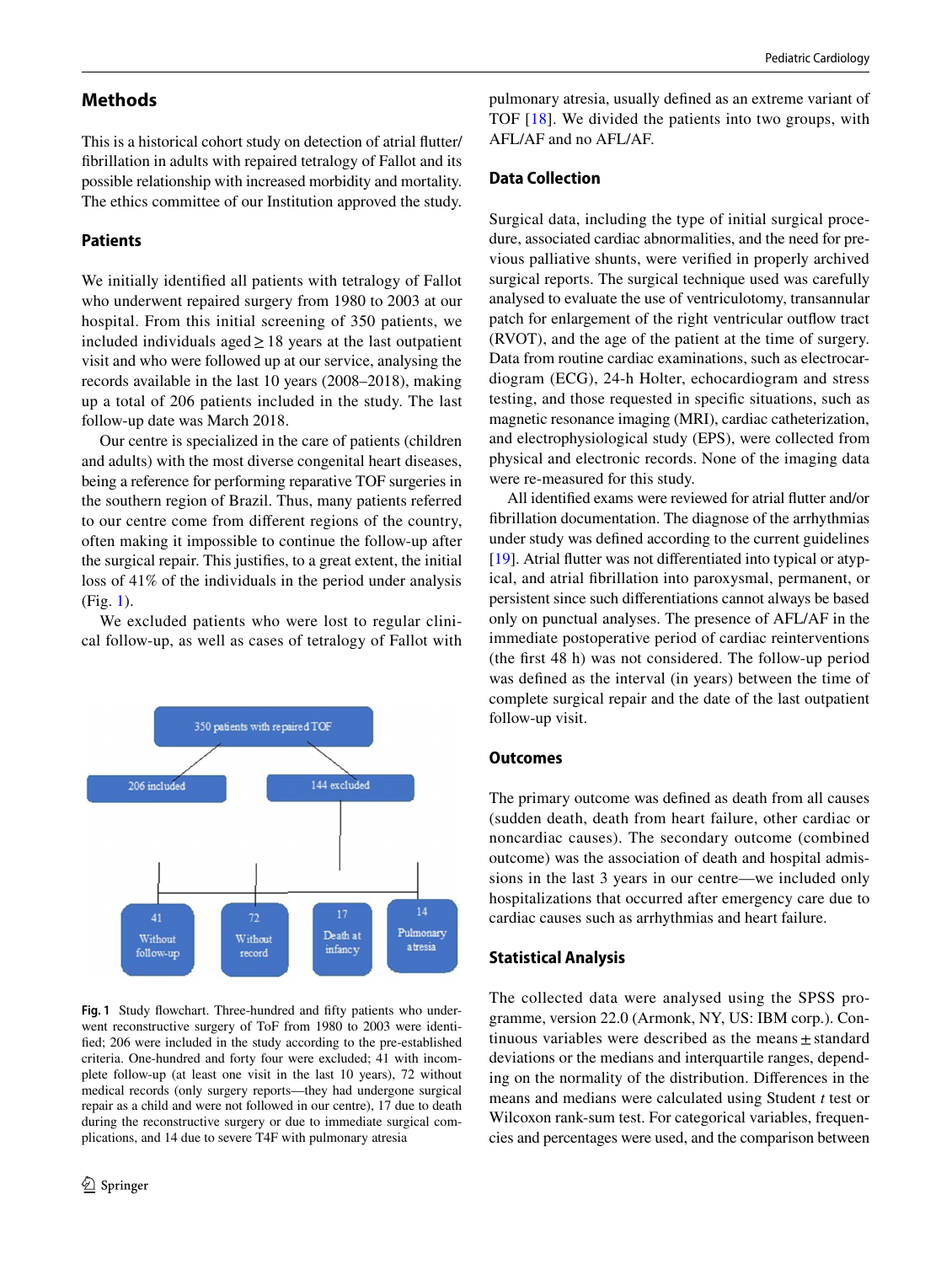the groups was performed using Fisher's exact test or Chisquare test. We estimated the probability of event-free survival in the follow-up period using the Kaplan–Meyer method. The comparisons of the survival curves and the mortality rates between the two groups of patients were performed by the long-rank test. The possible predictors of atrial futter/fbrillation and of the combined outcome, verifed in binary univariate logistic regression, were analysed by multivariate logistic regression using the stepwise backward selection model. The combination of these factors was based on clinical relevance, odds ratios, and high univariate significance  $(p < 0.05)$ . The possible predictors of death were evaluated using the Cox regression method.

# **Results**

## **Patients studied**

Of the 350 patients initially allocated, 206 met the inclusion criteria and formed the study cohort, of which, 118 were males (57.2%) (Table [1\)](#page-2-0). The primary outcome occurred in 7 patients (3.39%), 5 in the AFL/AF group (*p*<0.0001). The mean follow-up time after surgery repair was  $21 \pm 8.2$  years, and the subjects underwent surgery at a mean age of 3 years

<span id="page-2-0"></span>**Table 1** Demographic, surgical, and clinical characteristics

old (2–4 years old). Fifty-two patients (25.2%) received an aortopulmonary shunt; the intracardiac approach was performed via the right ventricle in 191 procedures (92.7%), and the transpulmonary or transatrial route was used in the remaining cases. Transannular patch was used in 65 patients (31.5%), and 78 patients (37.8%) had other associated cardiac abnormalities. The electrocardiogram was performed in all the patients in the study, most of whom had right bundle branch block  $(n=192 (93.2\%)$  (Table [2](#page-3-0)), and the mean duration of QRS was  $150.7 \pm 31.3$  ms.

# **Arrhythmia**

Atrial futter/fbrillation was detected in 26 patients (12.6%) through analysis of the data of cardiac exams. As shown in Table [1](#page-2-0), patients with arrhythmias were older at the time of surgical repair  $[4 \text{ years old } (2.75-11); p < 0.001]$ . No differences were identifed between the groups regarding ventriculotomy, transannular patch, and previous palliative shunt.

The need for surgical reintervention throughout life was higher in the individuals with AFL/AF  $(n=21)$  $(80.8\%)$ ;  $p = 0.003$ ). Among these patients, we observed greater numbers of pulmonary valve replacement  $(n = 12)$ (46.1%);  $p < 0.001$ ), implantable cardioverter defibrillator (ICD)  $(n = 5 (19.2\%)$ ;  $p = 0.001$ ), pacemaker

| Variable                               | All patients<br>(n: 206) | <b>AFL/AF</b><br>(n: 26) | Without AFL/AF<br>(n: 180) | $\boldsymbol{p}$ |
|----------------------------------------|--------------------------|--------------------------|----------------------------|------------------|
| Male gender $[n \, (\%)]$              | 118(57.2%)               | 20 (76.9%)               | 98 (54.4%)                 | 0.05             |
| White race $[n \, (\%)]$               | 192 (93.2%)              | 24 (92.3%)               | 168 (93.3%)                | 0.23             |
| Follow-up time (year)                  | $21 \pm 8.2$             | $25.8 \pm 11.2$          | $20.8 \pm 7.1$             | 0.01             |
| Age at surgical repair (year*)         | $3(2.0-4.0)$             | $4(2.75-11)$             | $3(2.0-4.0)$               | < 0.001          |
| Age at the last visit (year)           | $26 + 9$                 | $24.1 \pm 8.8$           | $26.2 + 9$                 | 0.26             |
| Age at death (year)                    | $26.2 \pm 13.7$          | $227 \pm 15.9$           | $24.5 \pm 10.6$            | 0.8              |
| Previous palliative shunt $[n (\%)]$   | 52 (25.2%)               | $8(30.7\%)$              | 44 (24.4%)                 | 0.6              |
| Ventriculotomy $[n (\%)]$              | 191 (92.7%)              | 24 (92.3%)               | 167 (92.7%)                | 1.0              |
| Transannular patch $[n (\%)]$          | 65 (31.5%)               | 11 $(42.3%)$             | 54 (30%)                   | 0.2              |
| Reinterventions $[n (\%)]$             | 108 (52.4%)              | 21 (80.8%)               | 87 (48.3%)                 | 0.003            |
| PV replacement $[n (\%)]$              | 39 (18.9%)               | $12(46.1\%)$             | 27(15%)                    | < 0.001          |
| ICD $[n \left( \% \right)]$            | $9(4.3\%)$               | $5(19.2\%)$              | $4(2.2\%)$                 | 0.001            |
| Pacemaker [n (%)]                      | $9(54.3\%)$              | $4(15.3\%)$              | 5(2.7%)                    | 0.01             |
| Residual VSD correction $[n (\%)]$     | $27(13.1\%)$             | $9(34.6\%)$              | 18 (10%)                   | 0.02             |
| TV repair $[n \, (\%)]$                | $11(5.3\%)$              | 6(23%)                   | 5(2.7%)                    | < 0.001          |
| Other cardiac abnormalities $[n (\%)]$ | 78 (37.8%)               | 8 (30.7%)                | 70 (38.8%)                 | 0.56             |
| Clinical manifestations $[n (\%)]$     | 68 (33%)                 | $12(46.1\%)$             | 56 (31.1%)                 | 0.19             |
| Syncope $[n \, (\%)]$                  | $3(4.4\%)$               | $\mathbf{0}$             | $3(5.3\%)$                 | 1.0              |
| Signs/symptoms of HF $[n \ (\%)]$      | 53 (77.9%)               | 5(41.6%)                 | 48 (85.7%)                 | 0.56             |
| Palpitations $[n (\%)]$                | 17(25%)                  | $8(66.6\%)$              | 9(16%)                     | < 0.001          |

*AFL/AF* atrial futter/fbrillation, *PV* pulmonary valve, *ICD* implantable cardioverter defbrillator, *VSD* ventricular septal defect, *TV* tricuspid valve, *HF* heart failure

\* Continuous variables that were not normally distributed were analysed by the medians and interquartile ranges (25th and 75th percentiles)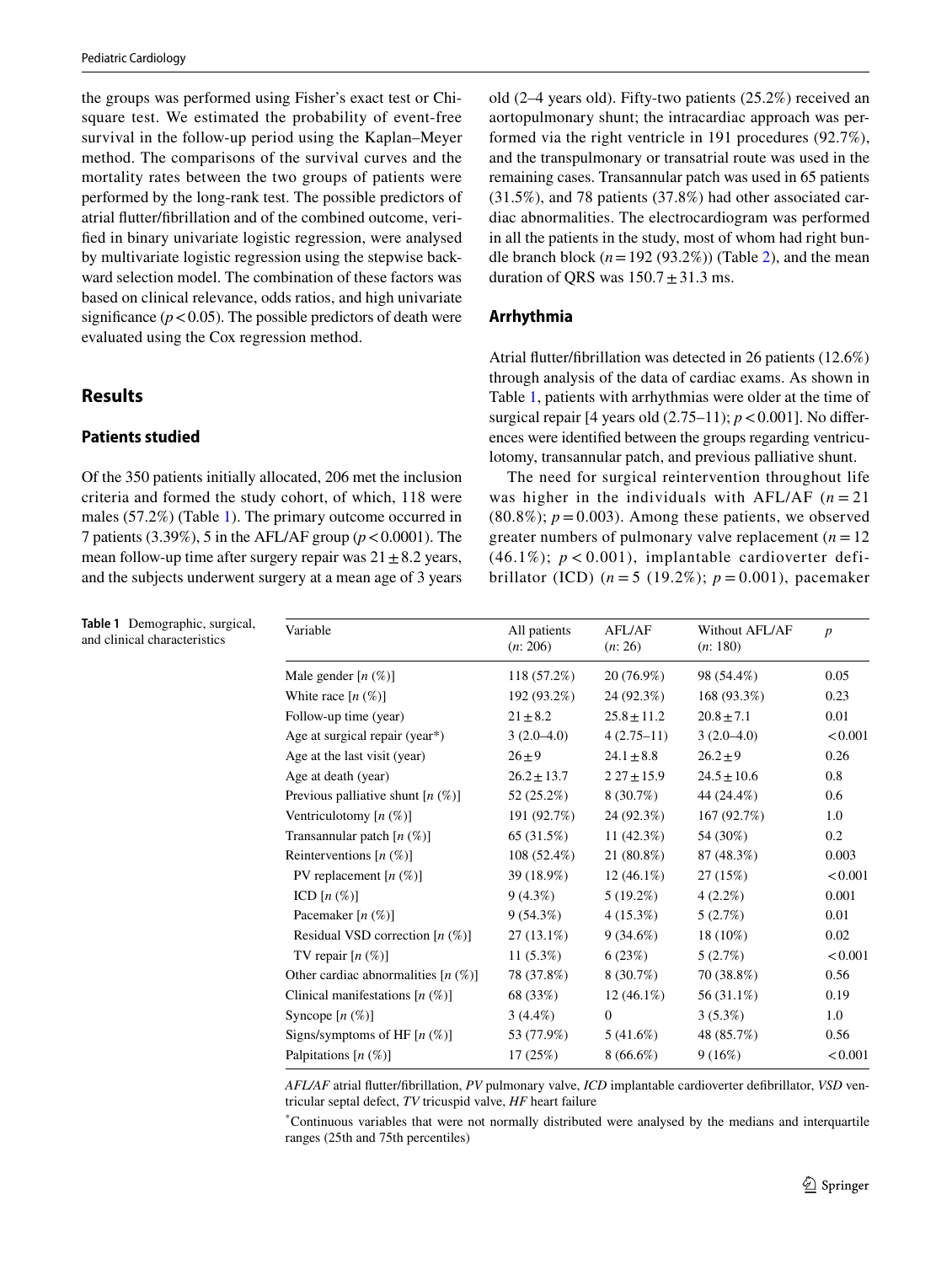<span id="page-3-0"></span>**Table 2** Cardiological examinations analysed

| Variable                           | All patients<br>(n 206) | <b>AFL/AF</b><br>(n 26) | Without AFL/AF<br>(n: 180) | $\overline{p}$ |
|------------------------------------|-------------------------|-------------------------|----------------------------|----------------|
| Electrocardiogram $[n (\%)]$       | 206 (100%)              | 26 (100%)               | 180 (100%)                 |                |
| CRBB $[n(\%)]$                     | 192 (93.2%)             | 26 (100%)               | 166(92.2%)                 | 0.29           |
| QRS duration (ms)                  | $150.7 \pm 31.3$        | $174.2 \pm 33.4$        | $147.3 \pm 39.6$           | < 0.001        |
| Echocardiogram $[n (\%)]$          | 192 (93.2%)             | 24 (92.3%)              | 168 (93.3%)                |                |
| Residual lesions $[n (\%)]$        | 156 (81.2%)             | 20 (83.3%)              | 136 (80.9%)                | 1.0            |
| LVEF $(\%)$                        | $65.3(56.1-73.3)$       | $62.9(53.7-71.3)$       | $66.1(56.6-73.8)$          | 0.18           |
| $RV/RA$ (mmHg)                     | $31(26-43.2)$           | $57(39.2 - 71)$         | $30.5(26-59.1)$            | 0.004          |
| $LA$ (mm)                          | $33.1 \pm 6.8$          | $39.1 \pm 6.9$          | $32.4 \pm 6.4$             | < 0.001        |
| $RV$ (mm)                          | $28.5(23-37)$           | $33(28-40)$             | $28(22-36)$                | 0.003          |
| $PR \geq$ moderate $[n (\%)]$      | 89 (46.3%)              | $7(29.1\%)$             | 82 (48.8%)                 | 0.13           |
| $TR \geq$ moderate $[n (\%)]$      | 30 (15.6%)              | 9(37.5%)                | 21(12.5%)                  | 0.005          |
| Cardiac catheterization $[n (\%)]$ | 76 (36.8%)              | $13(50\%)$              | 63 (35%)                   |                |
| $PASP$ (mmHg)                      | $20(15.5-29.5)$         | $30(19-39.5)$           | $20(15-26.7)$              | 0.02           |
| $RVSP$ (mmHg)                      | $35(25.7-45)$           | $40(32.5 - 82.5)$       | $35(25-45)$                | 0.05           |
| $RASP$ (mmHg)                      | $8(6-11)$               | $13(11.2 - 16.5)$       | $8(5.5-14.6)$              | 0.02           |
| MR $[n \left( % \right)]$          | $19(9.2\%)$             | $3(11.5\%)$             | $16(8.8\%)$                |                |
| RVEDV index $(mL/m2)$              | $131.5(102.3 - 171.7)$  | 137 (108.4–177)         | $120(102-145)$             | 0.82           |
| EPS $[n \left( % \right)]$         | 33 (16%)                | 14 (53.8%)              | 19 (10.5%)                 |                |
| Ablation $[n (\%)]$                | 9(27.2%)                | 8(57.1)                 | $1(5.2\%)$                 | 0.005          |
| VT $[n \, (\%)]$                   | 15 (7.2%)               | $5(19.2\%)$             | $10(5.5\%)$                | 0.035          |
|                                    |                         |                         |                            |                |

*AFL/AF* atrial futter/fbrillation, *CRBB* complete right bundle branch block, *LVEF* left ventricular ejection fraction, *RV/RA* pressure gradient right ventricle/right atrium, *LA* left atrium, *RV* right ventricle, *PR* pulmonary regurgitation, *TR* tricuspid regurgitation, *PASP* pulmonary artery systolic pressure, *RVSP* right ventricular systolic pressure, *RASP* right atrium systolic pressure, *MR* magnetic resonance, *RVEDV* right ventricular end-diastolic volume, *EPS* electrophysiological study, *VT* ventricular tachycardia

insertion  $(n=4 (15.3\%); p=0.01)$ , residual VSD correction  $(n=9$  (34.6%);  $p=0.02$ ), and tricuspid valve repair  $(n=6$  (23%);  $p < 0.001$ ) in the comparison between the groups. Patients with atrial flutter/fibrillation on routine exams had more palpitation symptoms at outpatient visits  $(p < 0.001)$ . The QRS duration was significantly higher  $(174.2 \pm 33.4; p < 0.001)$  in the arrhythmia group (Fig. [2](#page-3-1)).

In the analysis of echocardiographic data, no difference was found between groups in relation to left ventricular ejection fraction. However, the RV/RA gradient [57 mmHg (39.2–71) vs. 30.5 mmHg (36–59.1);  $p = 0.004$ ], left atrial (39.1  $\pm$  6.9 mm vs. 32.4  $\pm$  6.4 mm;  $p < 0.001$ ) and right ventricle size [33 mm (28–40) vs. 0.28 mm (22–36);  $p = 0.003$ , were higher in the AFL/AF group. The presence of tricuspid regurgitation≥ moderate was more often observed in the group with arrhythmia  $(p = 0.005)$ , but no difference was found regarding the presence of pulmonary regurgitation  $(p = 0.13)$ . Patients with AFL/AF had more episodes of ventricular tachycardia (OR 4.04; 95% CI 1.26–12.98; *p* = 0.035).



<span id="page-3-1"></span>**Fig. 2** QRS duration comparison between the group with atrial fbrillation/futter and the group without atrial fbrillation/futter

### **Predictors of Atrial Flutter/Fibrillation**

Demographic, clinical, electrocardiographic and echocardiographic variables were associated with atrial futter/fbrillation. The possible predictors of AFL/AF in the univariate analysis included age at surgical repair (OR  $1.08$ ,  $p=0.01$ ),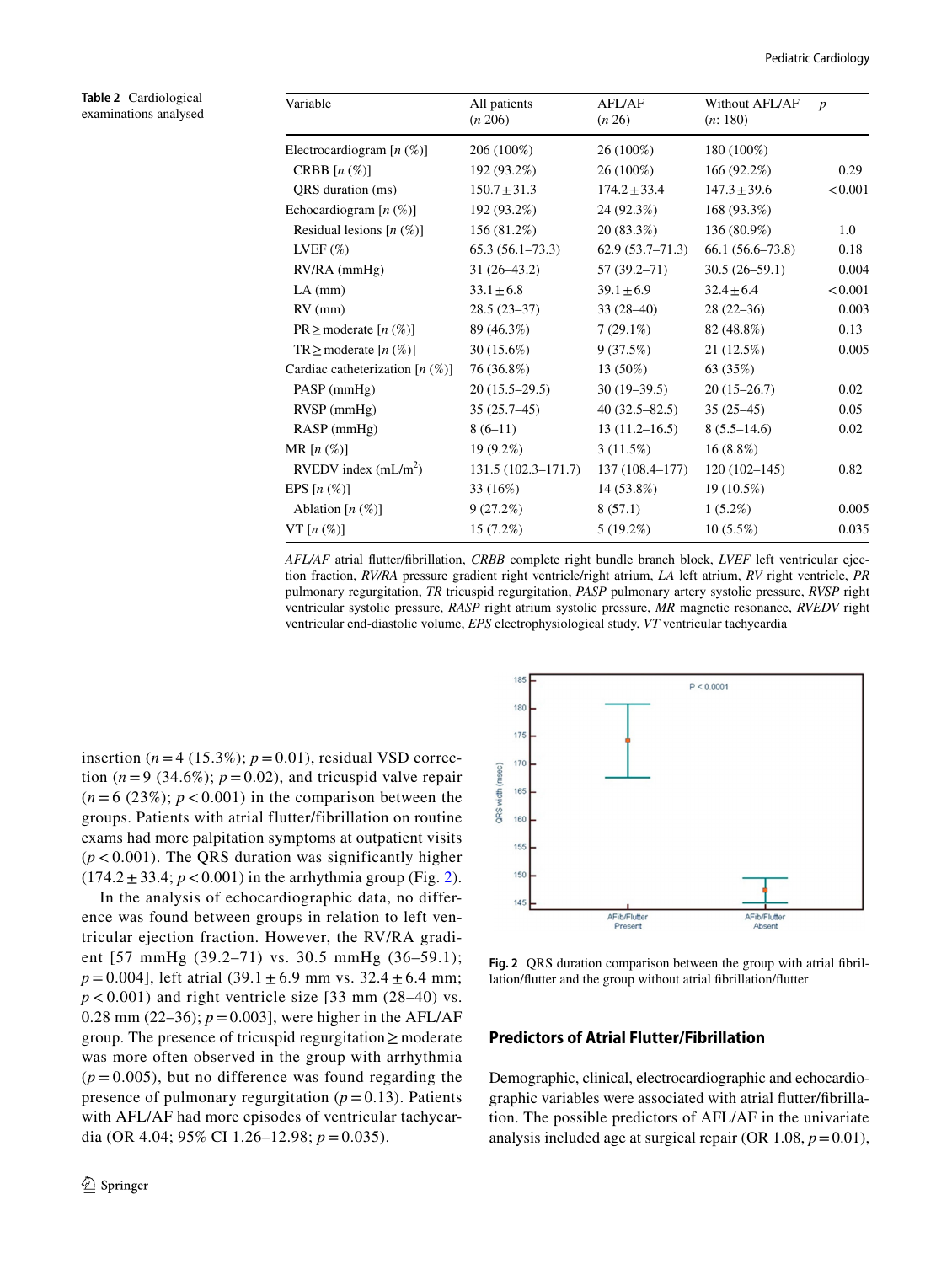QRS duration (OR 1.03,  $p < 0.001$ ), follow-up time from repair (OR 1.07,  $p=0.004$ ), tricuspid regurgitation  $\geq$  moderate (OR 15.5, *p*<0.001), left atrial size (OR 1.14, *p*<0.001) and the number of reinterventions (OR 1.84,  $p = 0.002$ ) (Table [3\)](#page-4-0). The use of transannular patch, aortopulmonary palliative shunt and ventriculotomy for the intracardiac approach appeared to be less important for the occurrence of atrial futter/fbrillation.

In the multivariate analysis (Table [4\)](#page-4-1), we identifed QRS duration (OR 1.02; 95% CI 1008–1046; *p*=0.004) and age at surgical repair (OR 1.08; 95% CI 1.017–1.167; *p*=0.015) as independent predictors of AFL/AF. The presence of tricuspid regurgitation≥moderate was strongly associated with the atrial tachyarrhythmias under study, with an OR of 18.02 (95% CI 4.4–73.8; *p*<0.001).

## **Survival After AFL/AF Detection**

In our patient population, the median time from AFL/AF detection to death was 112 days (percentile 25th–75th: 92–115). Of the 26 cases identifed as having the arrhythmia, 19% died during the follow-up.

#### **Overall Survival**

A total of seven patients (3.39%) died during the follow-up. The main cause of death in our cohort was the fnal stage of heart failure, which occurred in 4 subjects (57.1%; age 18–54 years). The other causes were sudden death in 1 individual (14.2%, age 18 years) and postoperative cardiogenic shock in 2 patients (28.5%, ages 18 and 32 years).

<span id="page-4-0"></span>**Table 3** Univariate analyses of atrial futter/fbrillation predictors

|                                                     | AFL/AF |                 |                  |
|-----------------------------------------------------|--------|-----------------|------------------|
|                                                     | OR     | 95% CI          | $\boldsymbol{p}$ |
| Univariate analysis                                 |        |                 |                  |
| Age at surgical repair (year)                       | 1.08   | $1.015 - 1.155$ | 0.01             |
| ORS duration (ms)                                   | 1.03   | $1.015 - 1.048$ | < 0.001          |
| Previous palliative shunt $(\%)$                    | 0.72   | $0.296 - 1.790$ | 0.48             |
| Ventriculotomy $(\%)$                               | 1.07   | $0.227 - 5.038$ | 0.93             |
| Transannular patch $(\%)$                           | 0.58   | $0.252 - 1.355$ | 0.21             |
| Follow-up time (year)                               | 1.07   | $1.022 - 1.124$ | 0.004            |
| Tricuspid regurgitation $\geq$ moder-<br>ate $(\%)$ | 15.55  | 4.601-52.591    | < 0.001          |
| RV/RA gradient (mmHg)                               | 1.04   | 1.018-1.072     | 0.001            |
| Left atrium (mm)                                    | 1.14   | $1.067 - 1.234$ | < 0.001          |
| Number of reinterventions $(\%)$                    | 1.84   | 1.263-2.694     | 0.002            |

*AFL/AF* atrial futter/fbrillation, *RV/RA* gradient pressure gradient right ventricle/right atrium

<span id="page-4-1"></span>**Table 4** Multivariate analyses of atrial futter/fbrillation predictors

|                                                     | AFL/AF |                 |         |  |
|-----------------------------------------------------|--------|-----------------|---------|--|
|                                                     | OR     | 95% CI          | p       |  |
| Multivariate analysis                               |        |                 |         |  |
| ORS duration (ms)                                   | 1.02   | 1.008-1.046     | 0.004   |  |
| Age at surgical repair (year)                       | 1.08   | 1.017–1.167     | 0.015   |  |
| Follow-up time (year)                               | 1.03   | $0.987 - 1.093$ | 0.14    |  |
| Tricuspid regurgitation $\geq$ moder-<br>ate $(\%)$ | 18.02  | 4.403-73.809    | < 0.001 |  |
| Number of reinterventions $(\%)$                    | 1.47   | $0.912 - 2.399$ | 0.11    |  |

*AFL/AF* atrial futter/fbrillation

#### **Predictors of the Primary and Secondary Outcomes**

The presence of atrial futter/fbrillation was negatively associated with survival rates during the follow-up by multivariate analysis (OR 11.27; 95% CI 1.991–63.885; *p*=0.006) (Table [8\)](#page-5-0) (Fig. [3\)](#page-4-2). The other variables in the univariate analysis did not show a relationship with increased mortality in our cohort.

In the univariate analysis (Table  $5$ ), QRS duration (OR 1.04;  $p < 0.001$ ), previous palliative shunt (OR 2.09,  $p = 0.04$ ), transannular patch (OR 2.49; = 0.008), follow-up time after surgical repair (OR 1.08,  $p < 0.001$ ), atrial flutter/fibrillation (OR 13.75;  $p < 0.001$ ) and the number of reinterventions (OR 2.15;  $p < 0.001$ ) were identified as the possible predictors of the combined outcome (death+hospitalization). QRS duration (OR 1.02; 95% CI 1.026–1.046;  $p=0.04$ ) and the presence of AFL/AF (OR 16.97; 95% CI 2.18–131.9;  $p = 0.007$ ) were independent risk predictors for the combined outcome of death and hospital admissions  $(Table 6)$  $(Table 6)$ .



<span id="page-4-2"></span>**Fig. 3** Comparison of death-free survival between the group with atrial fbrillation/futter (dotted line) and the group without atrial fbrillation/futter (continuous line)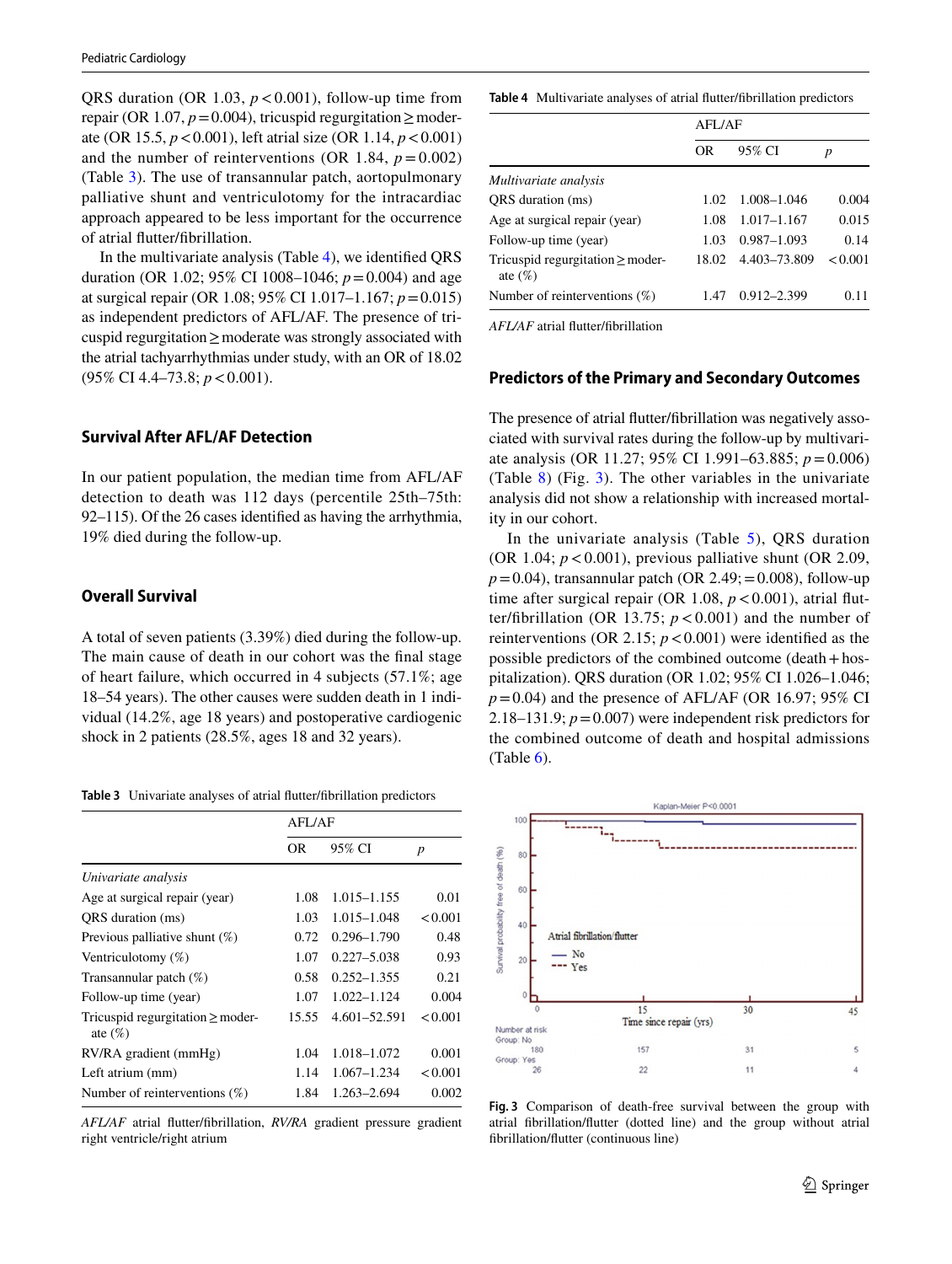|                                                     | $Death + H$ |                 |                  |
|-----------------------------------------------------|-------------|-----------------|------------------|
|                                                     | <b>OR</b>   | 95% CI          | $\boldsymbol{p}$ |
| Univariate analysis                                 |             |                 |                  |
| QRS duration (ms)                                   | 1.04        | $1.025 - 1.056$ | < 0.001          |
| Previous palliative shunt $(\%)$                    | 2.09        | 1.033-4.243     | 0.04             |
| Ventriculotomy $(\%)$                               | 0.86        | $0.232 - 3.189$ | 0.82             |
| Transannular patch $(\%)$                           | 2.49        | 1.269-4.903     | 0.008            |
| Follow-up time (year)                               | 1.08        | $1.042 - 1.136$ | < 0.001          |
| Tricuspid regurgitation $\geq$ moder-<br>ate $(\%)$ | 1.04        | 0.276-3.973     | 0.94             |
| RV/RA gradient (mmHg)                               | 1.00        | $0.985 - 1.026$ | 0.63             |
| Left atrium (mm)                                    | 1.04        | $0.992 - 1.100$ | 0.10             |
| Number of reinterventions $(\%)$                    | 2.15        | 1.530-3.034     | < 0.001          |
| $AFL/AF \ (\%)$                                     | 13.75       | 2.749-73.543    | < 0.001          |
| LVEF $(\%)$                                         | 0.98        | $0.960 - 1.017$ | 0.40             |
| Age at surgical repair (year)                       | 1.02        | 0.965-1.078     | 0.48             |

<span id="page-5-1"></span>**Table 5** Univariate analyses of predictors of the combined outcome

(death+hospitalization)

*H* hospitalizations, *RV/RA gradient* pressure gradient right ventricle/ right atrium, *AFL/AF* atrial futter/fbrillation, *LVEF* left ventricular ejection fraction

<span id="page-5-2"></span>**Table 6** Multivariate analyses of predictors of the combined outcome (death+hospitalization)

|                                  | $Death + H$ |                 |       |
|----------------------------------|-------------|-----------------|-------|
|                                  | OR          | 95% CI          | р     |
| Multivariate analysis            |             |                 |       |
| ORS duration (ms)                | 1.02        | $1.026 - 1.046$ | 0.04  |
| Previous palliative shunt $(\%)$ | 2.81        | $0.985 - 5.242$ | 0.24  |
| AFL/AF (%)                       | 16.97       | 2.183-131.931   | 0.007 |
| Number of reinterventions $(\%)$ | 0.60        | $0.268 - 1.362$ | 0.23  |

*AFL/AF* atrial futter/fbrillation

# **Discussion**

Our study has important clinical implications for the management of patients with tetralogy of Fallot. Possible predictors of the electrophysiological and haemodynamic substrate of the development of atrial tachyarrhythmias, together with the late age of surgical repair in the group with atrial futter/fbrillation, are the main contributions of this study. The primary outcome occurred in 3.39% of patients during the follow-up period. Previous studies have shown similar mortality at the same follow-up time in patients with corrected TOF [[16\]](#page-7-9). The prevalence of atrial futter/fbrillation was 12.6% in our cohort, correlating with the prevalence of atrial tachyarrhythmias described in the literature in this study population  $[15, 20]$  $[15, 20]$  $[15, 20]$  $[15, 20]$  $[15, 20]$  (Tables [7](#page-5-3)) and [8\)](#page-5-0).

<span id="page-5-3"></span>**Table 7** Univariate analyses of death predictors

|                                                |       | Death            |      |
|------------------------------------------------|-------|------------------|------|
|                                                | OR    | 95% CI           | p    |
| Univariate analysis                            |       |                  |      |
| ORS duration (ms)                              | 1.02  | $0.997 - 1.044$  | 0.08 |
| Previous palliative shunt $(\%)$               | 2.87  | 0.580-14.256     | 0.19 |
| Ventriculotomy $(\%)$                          | 0.39  | $0.046 - 3.356$  | 0.39 |
| Tricuspid regurgitation $\geq$ moderate $(\%)$ | 3.48  | $0.557 - 21.846$ | 0.18 |
| RV/RA gradient (mmHg)                          | 1.01  | $0.962 - 1.067$  | 0.61 |
| Left atrium (mm)                               | 1.09  | $0.940 - 1.284$  | 0.23 |
| Number of reinterventions $(\%)$               | 1.13  | $0.560 - 2.297$  | 0.72 |
| AFL/AF (%)                                     | 13.75 | 2.571–73.543     | 0.02 |
| LVEF $(\%)$                                    | 0.97  | $0.881 - 1.076$  | 0.60 |
| Age at surgical repair (year)                  | 1.07  | 1.007-1.149      | 0.03 |

*RV/RA* pressure gradient right ventricle/right atrium, *AFL/AF* atrial futter/fbrillation, *LVEF* left ventricular ejection fraction

<span id="page-5-0"></span>**Table 8** Multivariate analyses of death predictors

|                                  | OR    | Death<br>95% CI | р     |
|----------------------------------|-------|-----------------|-------|
| Multivariate analysis            |       |                 |       |
| Age at surgical repair<br>(year) | 1.05  | $0.947 - 1.165$ | 0.35  |
| AFL/AF (%)                       | 11.27 | 1.991-63.885    | 0.006 |

*AFL/AF* atrial futter/fbrillation

The occurrence of atrial futter/fbrillation has a substantial impact on clinical events and appears to identify patients at an increased risk of death. The survival time was signifcantly reduced in the AFL/AF group compared to that in the group without arrhythmias, with an increase in the prevalence of arrhythmias with the increasing age. These results are consistent with those of previous studies demonstrating a relatively quiescent period of 10 to 15 years after surgical repair, followed by a decline in atrial futter/fbrillation-free survival [\[11,](#page-7-15) [16\]](#page-7-9). The association between advanced age and atrial fbrillation is also established in patients without tetralogy of Fallot due to electrophysiological changes in cells, including a reduced duration of action potentials, a decreased capacity of the action potential to adapt to heart rate, and increased spatial variability of repolarization [\[21](#page-7-16)].

In this study cohort, we selected all-cause mortality as the primary outcome and the combination of death and hospital admissions as the secondary outcome due to the extreme clinical importance of such events and the impact that they have on patients with tetralogy of Fallot.

We observed that the age at surgical repair was higher in patients with atrial futter/fbrillation, which may refect a group that underwent surgery in an earlier era when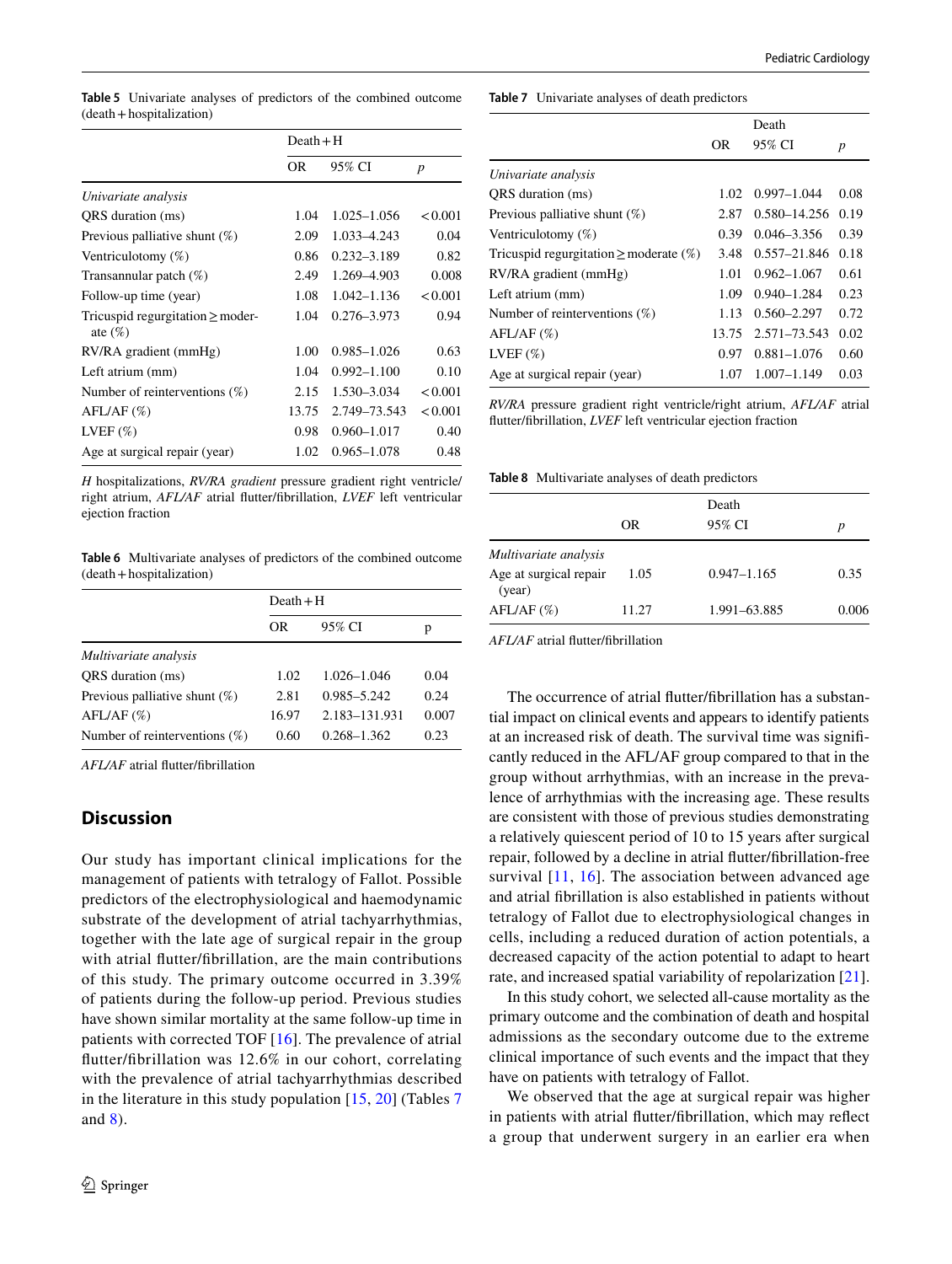myocardial repair and preservation techniques had not been optimized, since progressive myocardial fbrosis with the increasing repair age is an impetus for atrial tachyarrhythmias [\[22](#page-7-17)]. These fndings are consistent with those of previous studies by Khairy et al. and Gatzoulis et al. [\[12,](#page-7-18) [23](#page-7-19)]. A previous palliative shunt and ventricular incision for the intracardiac approach were not predictors of AFL/AF according to the analysis of our data.

No evidence of a higher probability of atrial futter/fbrillation was found in patients in whom surgical reconstruction of the RVOT was performed with a transannular patch compared to that in the group that did not require intervention involving the pulmonary valve ring, which was also demonstrated by Gatzoulis et al. [\[14](#page-7-8)] in a multicentre study with 793 patients. Therefore, the characteristics of surgical repair appear to be less relevant to the onset of atrial futter/ fbrillation, although ventriculotomy, transannular patch and palliative shunt have previously been demonstrated to be predictors of the risks for sustained ventricular tachycardia and sudden cardiac death [\[12](#page-7-18)]. In contrast to previous studies [[9,](#page-7-6) [15\]](#page-7-13), left ventricular dysfunction did not infuence the incidence of AFL/AF in our cohort, which may be explained by the gap in the retrospective data from echocardiograms for this specifc analysis.

The need for surgical reintervention over the years was signifcantly higher in patients with atrial futter/fbrillation. Among the main reinterventions needs, we observed a higher prevalence of pulmonary valve replacement, ICD and pacemaker implantation, residual VSD correction, and tricuspid valve repair, suggesting that patients who develop atrial futter/fbrillation of these older cohorts, where the surgical techniques are not the same as those currently used, may have presented a palliative and repairing surgical result below that considered ideal.

Tricuspid regurgitation was the predominant haemodynamic lesion among the individuals exhibiting the arrhythmias under study, which was presumably caused by dilation of the right atrium and the tricuspid ring, thus creating the substrate for atrial arrhythmogenesis [[24](#page-7-20)]. Pulmonary regurgitation was not associated with atrial futter/fbrillation in our study; however, it is the primary residual lesion in patients with episodes of ventricular tachycardia.

A longer QRS duration was also a predictor of the risk for arrhythmic events as previously reported. This prolonged QRS is the result of the combined efects of surgical injury to the myocardium, as in the case of a right bundle branch block, and a later efect related to ventricular dilatation, thus providing an ideal environment for the onset of tachyarrhythmias. Patients who develop atrial futter/fbrillation present an immediate increase in the QRS duration postoperatively, followed by a slow increase over the years in contrast to the faster increase in patients who progress to ventricular tachycardia and sudden death [[25\]](#page-7-21).

The patients with AFL/AF presented more frequent progression to ventricular tachycardia than the arrhythmia-free group during the study period. Since the tricuspid regurgitation usually observed in these patients, has a potential to increase the volume of the right ventricle (RV), and this can lead to progressive dilatation of the RV when combined with pulmonary regurgitation, being the ideal place to cause ventricular arrhythmias [[23,](#page-7-19) [26\]](#page-7-22).

# **Limitations of the Study**

Because our study is retrospective in nature, patients who did not undergo an outpatient follow-up in the last 10 years, especially because they lived in distant cities, were eventually excluded, leading to a signifcant loss to follow-up. Study limitations also include the fact that routine cardiac exams were not performed in all patients or the data in physical and digital records were incomplete. Limitations regarding echocardiographic data of RV function were present, which is currently assessed using more precise imaging modalities such as magnetic resonance imaging and threedimensional echocardiography; however, because this population receives health care predominantly through the public sector, major fnancial limitations often deter requests for these exams. Extensive data refect the outcomes of surgeries that were performed at an earlier time, and the surgical strategies used today may lead to diferent outcomes.

# **Conclusion**

We determine in this study that atrial flutter/fibrillation are predictors of death in adults with repaired tetralogy of Fallot. We verifed that the diferent surgical techniques employed to correct TOF do not directly infuence the development of AFL/AF, whereas they are determinants for the onset of VT and the increased risk of sudden death, as already observed in previous studies. The preservation of tricuspid valve function, as well as factors that increase right ventricular pressure, appear to be important factors in reducing the risk of atrial futter/ fbrillation and its consequent increase in mortality. Routine cardiological exams, especially those of low cost and easy accessibility, such as electrocardiogram, echocardiogram and 24-hours Holter, are essential tools in the control of patients at risk.

Thus, continuous monitoring throughout the life of individuals with tetralogy of Fallot, with specialized medical follow-up and tests of easy access to the population, has shown to be primordial for early detection of elements indicative of worse outcomes. Therefore, we can employ preventive measures to reduce arrhythmias and consequent mortality.